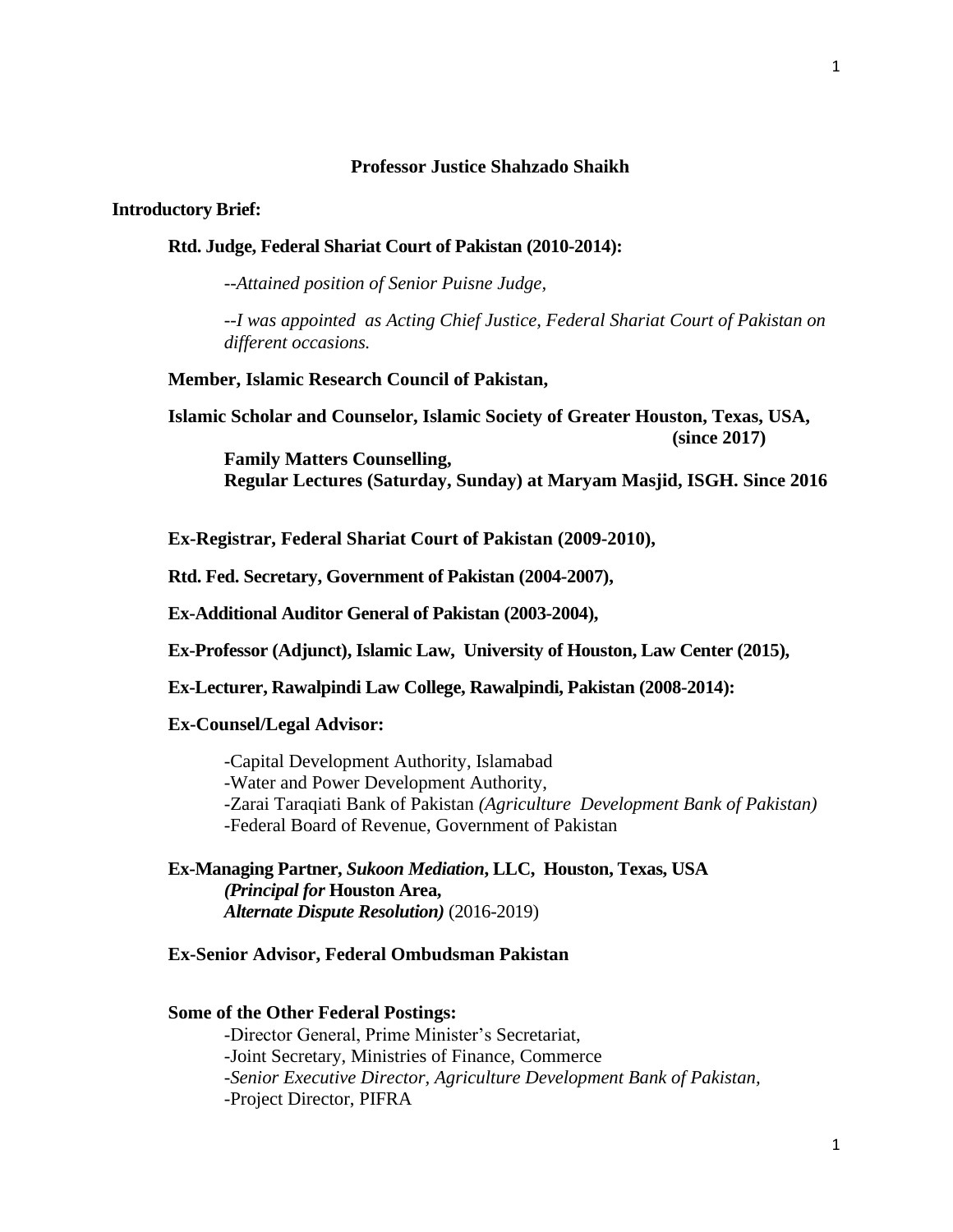# **Government of Sindh:**

 -Additional Chief Secretary (Development), -Secretary, Services & General Administration (Implementation) -Secretary, Finance -Secretary, Agriculture, Forest, Fisheries, Live Stock, Wild Life, Excise & Taxation Departments, -Secretary to Chief Minister, Sindh (Two Chief Ministers), -Member, Board of Revenue, -Chairman, Sindh Road Transport Corporation

# **Research, Books/Publications**

Some of my **published books/research work** is given below:

**-DNA in Witness Box (**pages 215**)**

**-Political History of Muslim Law in Indo-Pak Sub-Continent**  (pages 68),

**-Historiographic Glimpses of Federal Shariat Court of Pakistan**  (pages 305),

**-Shariat and its Structural Basis,** (page 86),

**-Juris-diction of Shariah and Jurisdiction of Federal Shariat Court**  (pages 40),

**-The Protection of Women (Criminal Law Amendment) Act, 2006 – A Critical Analysis**  (pages 256),

-**The Round Table**-*Issues & Perspectives* (pages 200)

**-Know Your God** (pages 1280)

**-The Gateway to the Quran**-(Interpretation of *Al-Faatihah, Surah No.1,*pages 425)

**-The Pure Truth**-(Interpretation of *Al-Ikhlaas, Surah No.112,* pages 250)

**-The Divine Dynamics**-(Interpretation of *Al-Fiil, Surah No. 105*, Pages 192)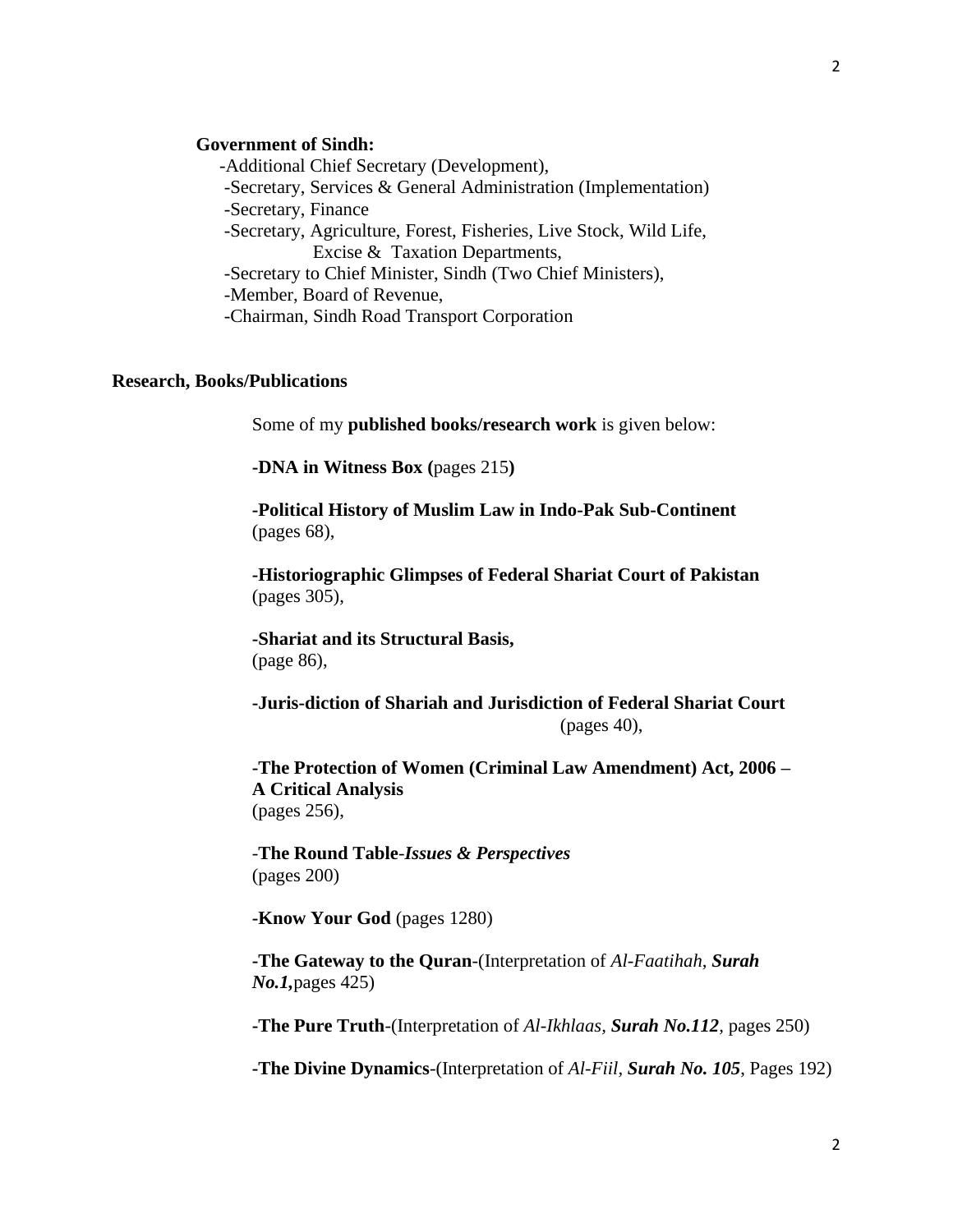**-Ad-duaa** (Quranic Supplications)

**-Quran and Science** (Urdu)

**-Hikmat-e-Quran** (Wisdom of Quran – A collection of my speeches on Radio Pakistan, in Urdu, 263 Pages)

**-Unto Light** (Comparative Religion and Knowledge)

-**Digest of Service Laws** (1973-2010) (pages 739)

## **-Surrogacy**

### **Judgements:**

*--*Out of about 200 judgments, inter alia, involving Islamic Laws and Codified/Common Law (in *comparative perspectives*) on *human rights, women rights, child rights, family matters, etc, about* 60 have been *reported* in widely circulated Law Journals. These are available also at

[www.federalshariatcourt.gov.pk](http://www.federalshariatcourt.gov.pk/)

These judgments are referred in legal profession outside Pakistan also. For example see:

[http://www.internationallawyer.info/2012/06/how-to-deal-with-case-of](http://www.internationallawyer.info/2012/06/how-to-deal-with-case-of-unseen.html)[unseen.html,](http://www.internationallawyer.info/2012/06/how-to-deal-with-case-of-unseen.html) Retrieved on May 15, 2014,

# **--As a special task, I was appointed as** *One-man 'Lal Masjid Commission'* **constituted by the honourable Supreme Court of Pakistan (2012-2013:**

I recorded/examined evidence of more than 400 very high profile witnesses (religious and political leaders, and military/civil bureaucrats). Thousands of sensitive (contemporary and historical) documents, relevant to Terms of Reference of the tragic incident of grave national and international consequences, were analyzed.

A voluminous Report was submitted to the honorable Supreme Court of Pakistan/made public.

# **Articles In Professional Journals/Media:**

## **-Columnist:**

 The Daily 'Din', The Daily 'Jinnah',

**-Freelance Articles**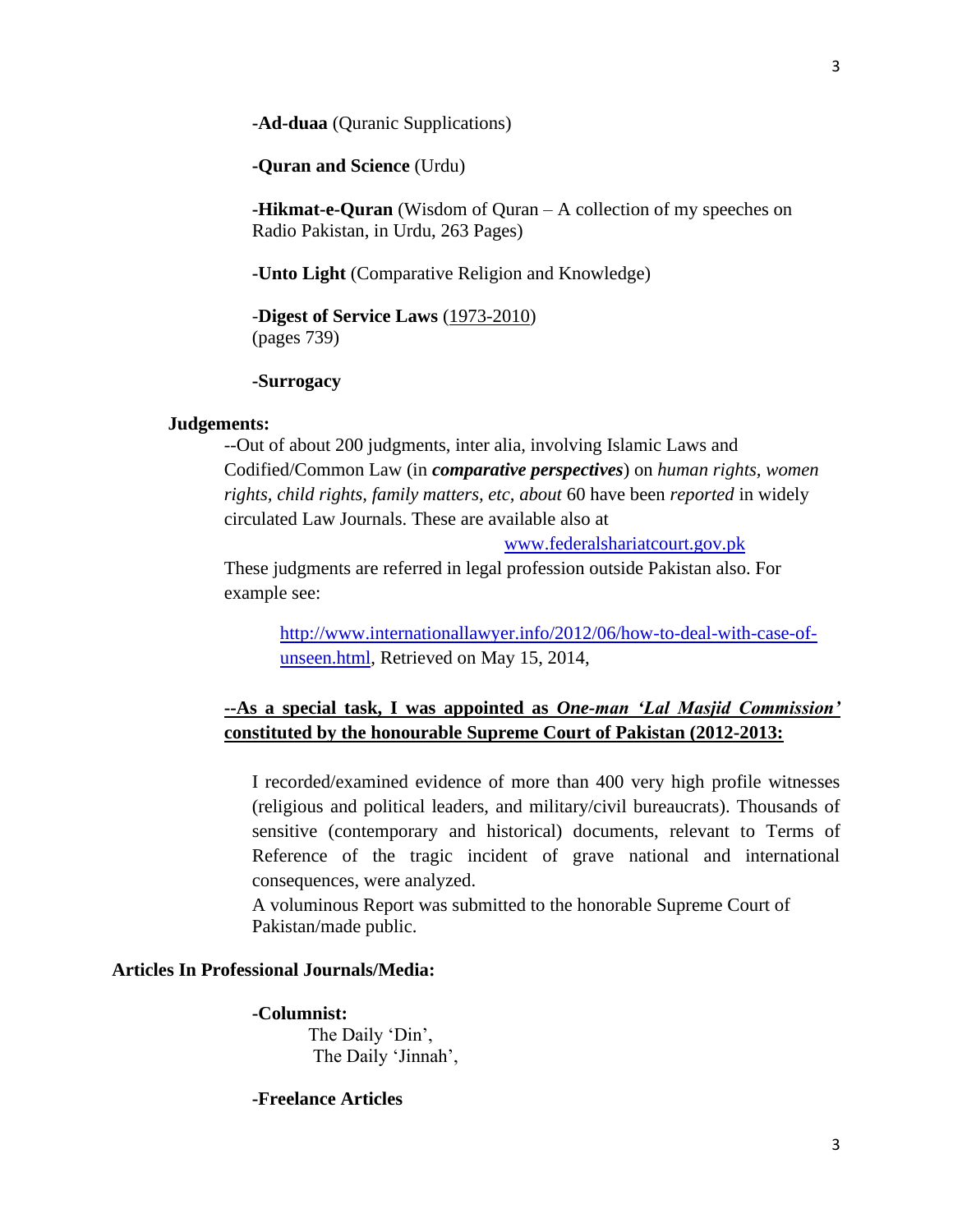-The national Daily 'The News' -The national Daily 'DAWN' -The Auditor General of Pakistan's Magazine '*Performit'*, Islamabad -The Pakistan Bankers Institute Magazine, Karachi

# **Other Articles**:

*-Interfaith Dialogue – Space Available -Women Rights- Human Rights* -Participatory Approaches to Poverty Alleviation -Strengthening Supreme Audit Institution for Continued Accountability *-Enforcement of Recovery Laws* against Defaulters -Micro-Credit-Working for the Poverty Alleviation -Population and Development -An Approach to Reform Family Laws, **-**[Population and Environment: The Conjoined Twins](http://r.search.yahoo.com/_ylt=A0SO8xLbjHVTXzwAZB5XNyoA;_ylu=X3oDMTE0M3A1YnA2BHNlYwNzcgRwb3MDNzkEY29sbwNncTEEdnRpZANWSVAyODBfMQ--/RV=2/RE=1400241499/RO=10/RU=http%3a%2f%2fwww.pap.org.pk%2fPopulation%2520and%2520Environment.doc/RK=0/RS=2nG5Z3zmEduaYXVFnOyG3tXVEeM-) **-**Spousal Health and Hygiene

**Speaker at: -ISEEK, Houston, (by invitation),**

**-Meet the Professor, Houston, (by invitation)**

**-Turkish Cultural Center, Houston, (by invitation),** 

**-South Texas Law College**, **Houston, Texas, USA (by invitation)**

**-Quaid-e-Azam Law College, Lahore, Pakistan**

**Presentations/Panel Speaking:**

**Regular speaker at national/international universities/institutions (graduate, postgraduate and doctor level), since about three decades:**

-Presentation on Environmental Audit in the International Conference in Brasilia, Brazil, organized by International Supreme Audit Institute, Canada (WGEA secretariat):

-Presentation at **Johns Hopkins University, Baltimore, USA**, on International Ulema Conference Declaration (2005),

-Population Council (Pakistan), Islamabad and **New York,**

-International Health Institute**, Santa Cruz. USA**.

-**Columbia University, New York**.

# -**Packard Foundation; San Francisco**

-Allama Iqbal Open University

-Sir Syed University, Karachi:

-Preston University, Islamabad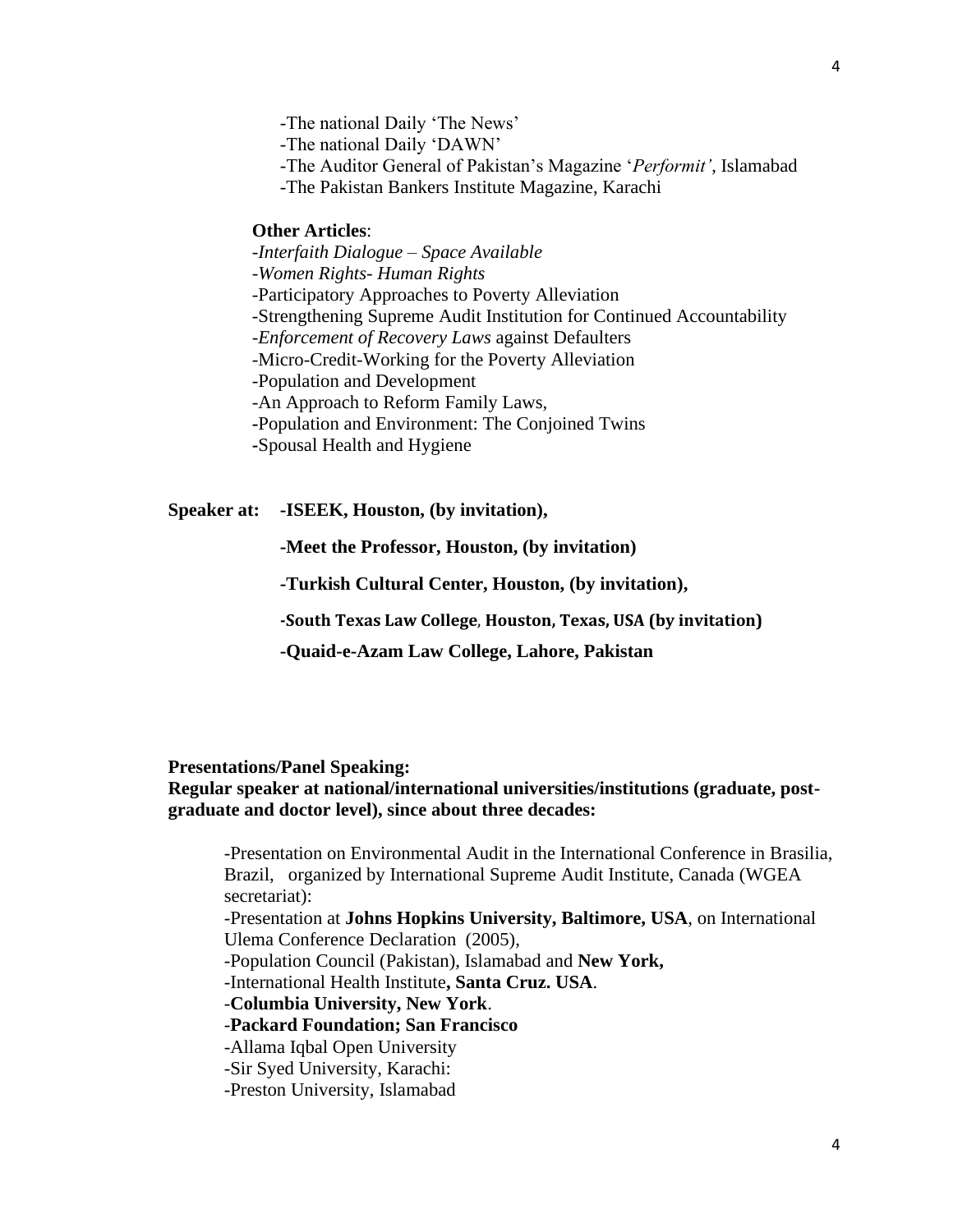-Pakistan Staff College, Lahore -National Defence College, Islamabad -Air War College, Karachi -National Institutes of Public Administration, Karachi, Quetta, Lahore -Cadet College, Larkana -University of Sindh, Hyderabad -Punjab University, Lahore -Agriculture University, Tandojam, -Pakistan Institute of Engineers, Karachi, -Pakistan Council for Scientific and Industrial Research, Karachi, -Karachi Institute of Engineering & Technology, -Radio Pakistan -Radio FM-100, -Pakistan Television, -Khyber Television (Quran Subjects), -Aaj Television, -SZABIST, Larkana -International Islamic University, Islamabad (Quran subjects)

# **ACADEMIC QUALIFICATIONS**

# **Education**

| Degree               | Institute                         | <b>Main Subject</b>            |
|----------------------|-----------------------------------|--------------------------------|
|                      |                                   |                                |
| M. Sc. 1996          | NDC/Quaid-e-Azam University       | <b>Defence &amp; Strategic</b> |
|                      |                                   |                                |
|                      | <b>Islamabad</b>                  | <b>Studies</b>                 |
|                      |                                   |                                |
|                      |                                   |                                |
| M. Sc. 1973          | <b>Sindh University</b>           | Chemistry                      |
|                      |                                   |                                |
| <b>Post Graduate</b> | Central School of Planning &      | <b>Economic Planning</b>       |
|                      | <b>Statistics, Warsaw, Poland</b> | {Socio-Economic Aspects        |
| Diploma in Economic  |                                   | of Education Policies in       |
| Planning 1979        |                                   | <b>Pakistan</b> (Thesis)}      |
|                      |                                   |                                |
|                      |                                   |                                |

| L.L.B 1971 | Sindh University | Law |
|------------|------------------|-----|
|            |                  |     |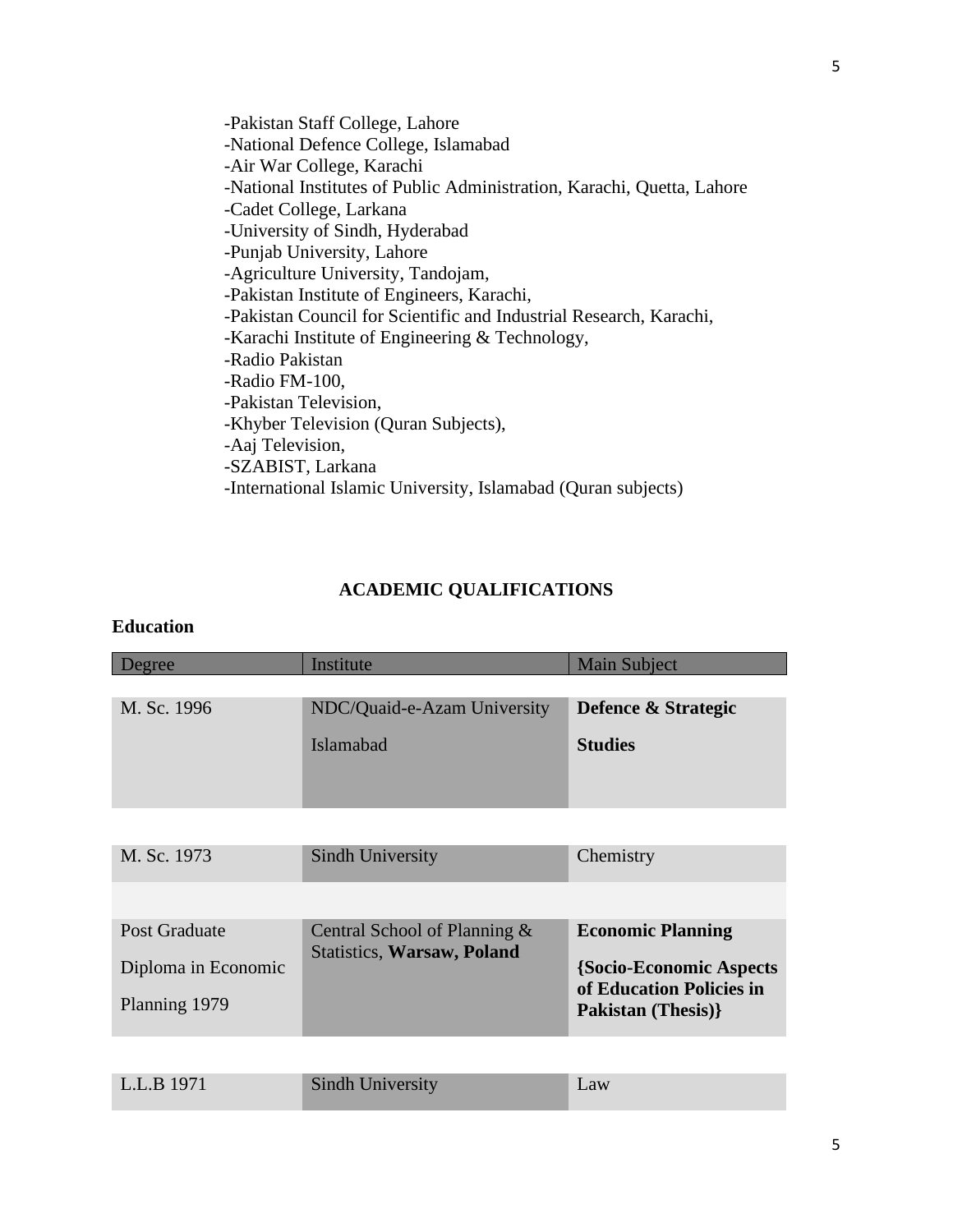| Certificate 2001 | Institute of Policy Development | Capacity Building for      |
|------------------|---------------------------------|----------------------------|
|                  | & Management, University of     | <b>Poverty Alleviation</b> |
|                  | <b>Manchester, UK.</b>          |                            |
|                  |                                 |                            |

# **Certificate 2014 University of Houston, Law Center** *Advanced Arbitration Skills*  **A.A.White Dispute Resolution Center**

# **Training**

- 1. Capacity Building for Poverty Alleviation**, IDPM University of Manchester. UK**. 2002
- 2. National Defence Course, National Defence College, Islamabad, (including Study visit to **Saudi Arabia, Italy and Germany**). 1995-96
- 3. Sustainable Agricultural Development, **Asian Development Bank, Manila Philippines**. 1991
- 4. Policy Evaluation, Canberra, **Australia** 1990
- 5. Senior Crisis Management, **State Department, Washington U.S.A**. 1989
- 6. Management, Pakistan Audit and Accounts Institute Lahore. 1989
- 7. Advance Course in Administration, National Institute of Public Administration Karachi. 1985
- 8. Computers, Pakistan Administrative Staff College, Lahore. 1981
- 9. National Economic Planning, Central School of Planning & Statistics Warsaw, Poland. 1978-79
- 10. Accounts, Railway Accounts Academy, Quetta. 1975
- 11. Probationer (Pakistan Military Accounts Service), Military Accounts Training Centre, Rawalpindi. 1972
- 12. Probationer (Pakistan Military Accounts Service), Finance Services Academy Lahore. 1972
- 13. Probationers (Information Service of Pakistan), Civil Services Academy, Lahore. 1972
- 14. Probationer(Information Service of Pakistan), Information Service Academy, Islamabad. 1971

# **Milestones on the time line of career:**

# **i. International Ulema Conferences, 2005 & 2006: Achieved unanimous** *Islamabad Declaration on Population issues,* **mainly involving women rights (including reproductive health rights), child rights, human rights, etc.**

These international events were conceived, organized and steered by me as Secretary to the Government of Pakistan, Ministry of Population Welfare.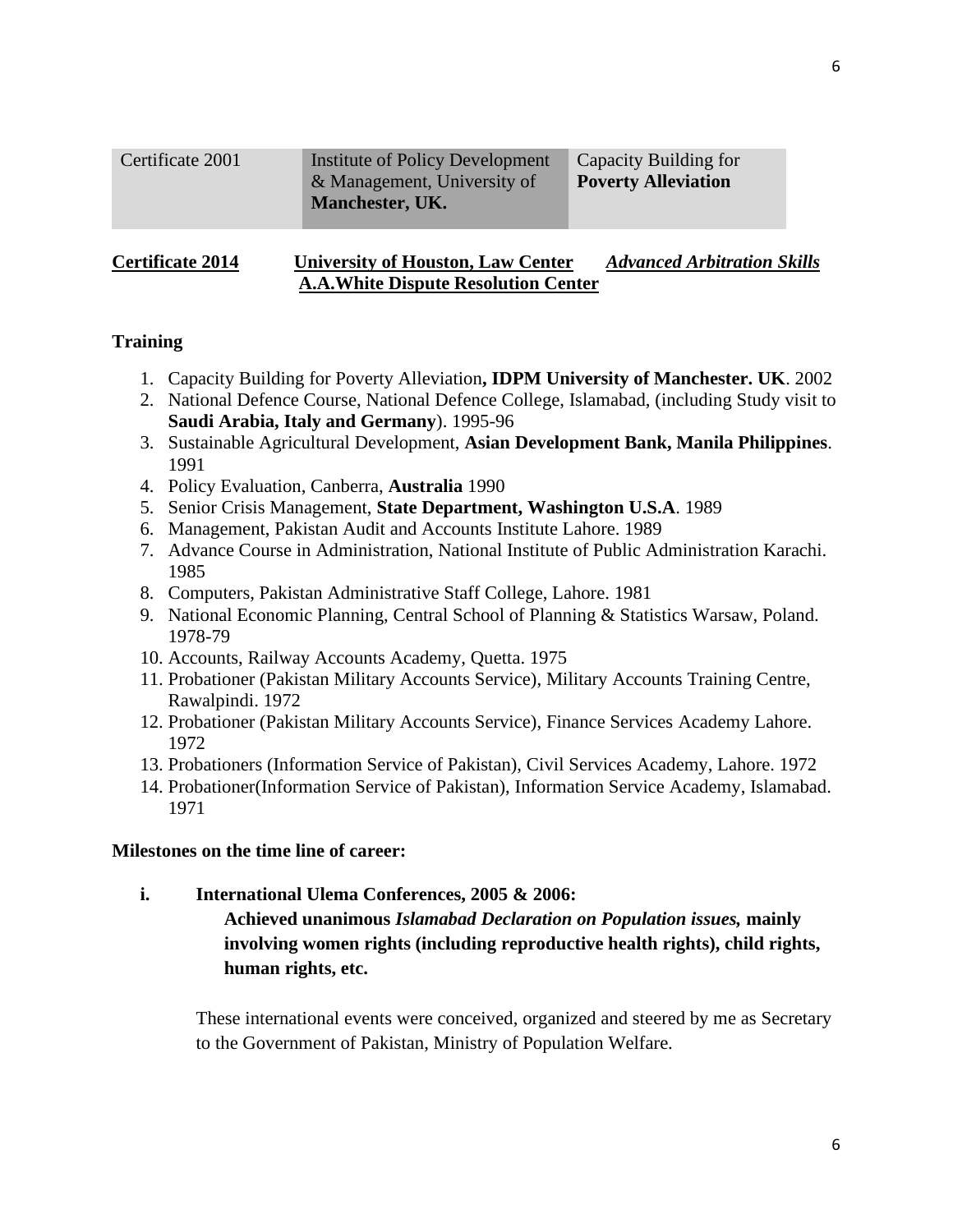This was supported by Population Summit of the international organizations, and International Support Group, with the financial and advisory assistance of **UNFP, USAID, Packard Foundation, Population Council**, and other international and national organizations, for strengthening **process of enlightenment and moderation on these issues in Muslim World.** This led to creating a nucleus of about *300 Master Trainers,* who further trained *about 20,000 religious leaders/scholars/civil society* in this respect.

This brought basic change in behavior and attitude towards these issues, by creating a nucleus of about **300 Master Trainers**, who further trained about **20,000 religious leaders/ scholars** in this respect.

I was invited for presentations/discussions on International Ulema Conference (Islamabad Declaration) 2005, by:

-Johns Hopkins University, Baltimore, **USA**, -Population Council (Pakistan), Islamabad and **New York**, -International Health Institute, Santa Cruz. **USA**. -Columbia University, **New York.** -Packard Foundation; **San Francisco**

ii. I was nominated as Scholar from Pakistan, twice (2006 and 2007) by **UNFP** to participate in **International Muslim Scholars Conferences** in **Bali, Indonesia**:

> *I n t e r n a t i o n a l C o n f e r e n c e o f Muslim Leaders to Support Population and Development To Achieve the MDGs (e.g. 12–16 February 2007)*

- iii. I worked as Secretary to the Reform Committee on Separation of Accounts from Audit and related structural and system issues (1999-2000). Seven-Volume report was prepared by me. Consequently, **three major laws were passed separating Accounting function from Audit, and the New Accounting Model (NAM) on I.T. Platform was established in Pakistan**, under the **World Bank** Project for Improvement to Financial Reporting and Auditing (**PIFRA**).
- iv. As Secretary to Government of Pakistan, Ministry of Population Welfare (2004- 2007), I participated in Executive Board meetings of UNFPA, UNDP and UNICEF.
- v. Framework for **SAPTA (South Asian Preferential Trade Agreement)** of **SAARC** was *concluded/drafted* by the Working Group of SAARC under my chairmanship in 1995, at Islamabad, which was facing enormous problems since inception of SAARC and development of the concept of SAPTA, mainly because of serious issues between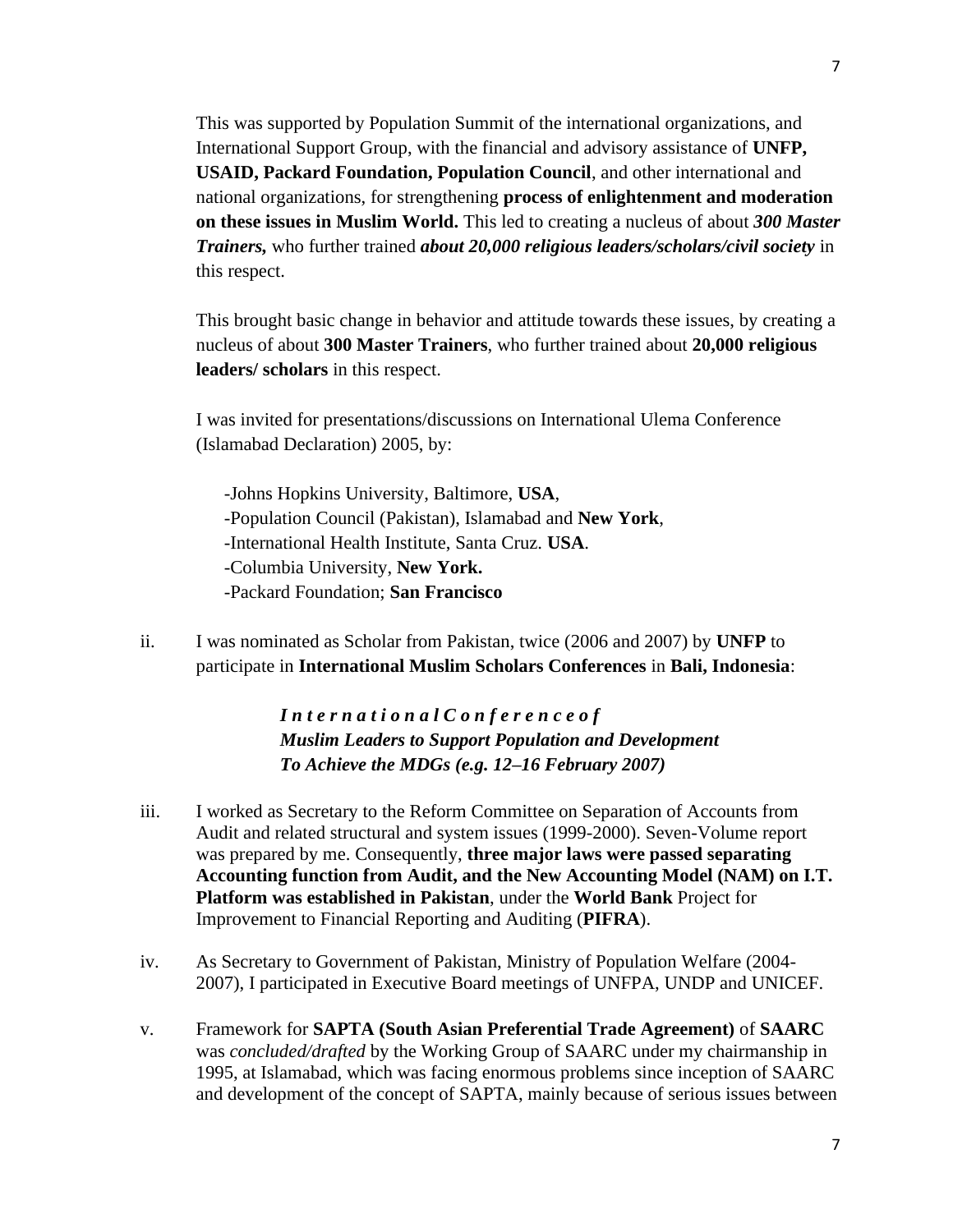India and Pakistan. The Agreement was subsequently formally ratified/signed by SAARC. It opened up trade and new vistas in the region.

### **Board Memberships:**

**i. Represented Chief Justice,** *Federal Shariat Court of Pakistan in* **Board of Governors,**  *International Islamic University, Islamabad.*

**ii. Member, Selection Board,** *International Islamic University, Islamabad.*

### **iii. Cadet College Larkana, Sindh, Pakistan**

- (a) Member Board of Governors,
- (b) Chairman: -Finance Committee, -Selection Committee,

## **v. Radio Pakistan**

Member, Board of Governors

# **vi. Sindh Technical and Vocational Training Authority**

Member, Board of Governors

- vii. **Member, Board of Governors,** National Engineering Services, Pakistan
- viii. **Member, Islamic Research Council, Pakistan,** -Member, **Fatwa Council, ISGH, Houston, Texas, USA**

### **Special Roles:**

I worked as/on following:

**-Access to Justice Program: Formulation, Negotiations, Implementation** -Secretary to **Tax** Reforms Committee: Revision of **Taxation/Laws,**  -SAARC Preferential *Trade Agreement* (SAPTA) Working Group: Chaired/concluded -Transition process from GATT to WTO -Trade/Investment Agreements, *Investment Guarantees -Intellectual Property Rights* -Afghan *Transit Trade, Border Trade* with China and Iran **-Preferential Trade** Agreement with ECO

### **Government Representations on Boards/Councils:**

- 1. National Economic Council.
- 2. Executive Committee for National Economic Council.
- 3. Social Sector Co-ordination Committee of the Cabinet.
- 4. Agriculture Development Bank of Pakistan.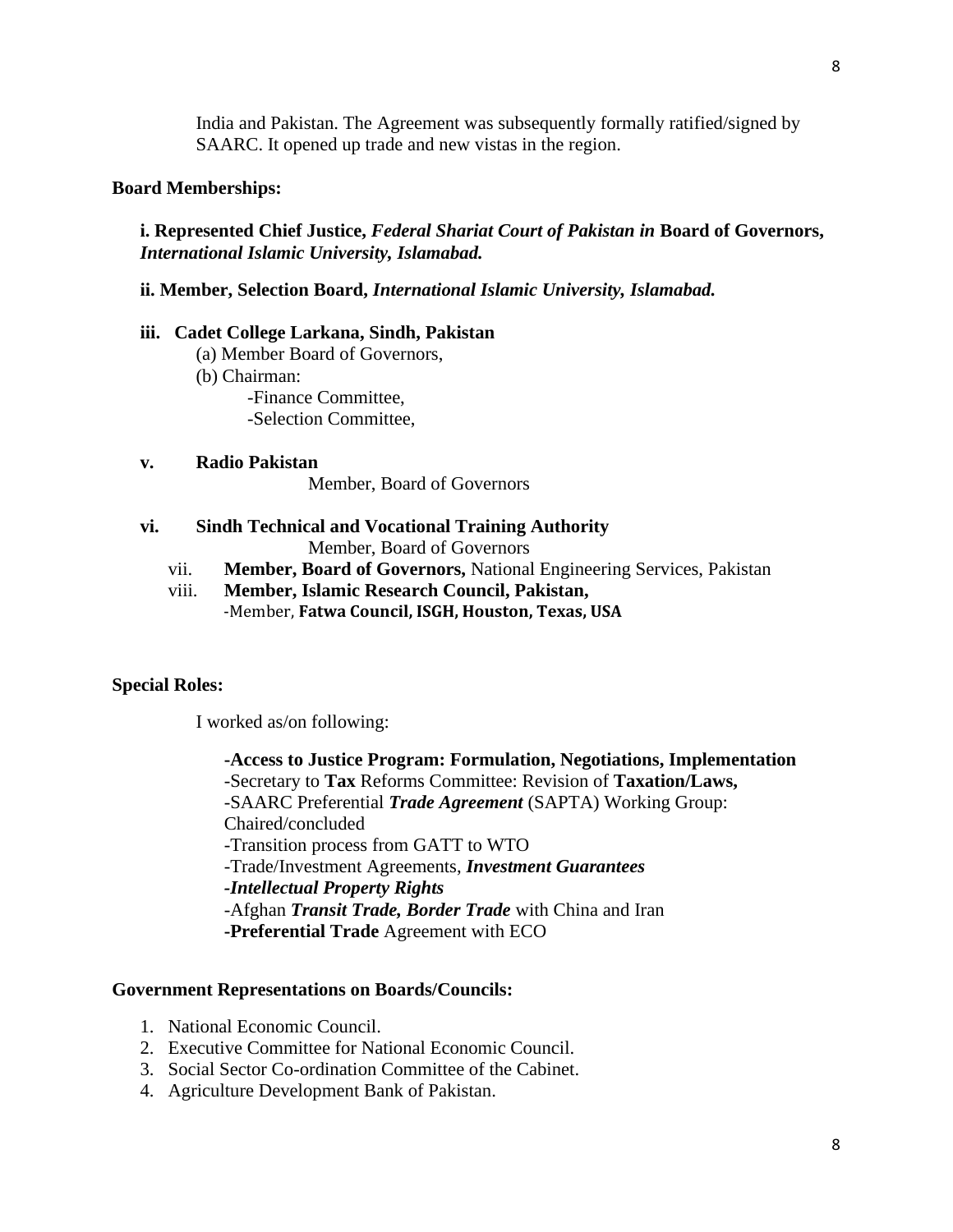9

- 5. Industrial Development Bank of Pakistan.
- 6. Finance & Planning Committees of 5 Universities of Sindh.
- 7. Export Promotion Bureau of Pakistan.
- 8. Sindh Sugar Corporation.
- 9. Fisherman's Cooperative Society, Karachi.
- 10. Sindh Employees' Social Security Institution.
- 11. Federal/Provincial Bank for Cooperatives.
- 12. Director, NESPAK Board.
- 13. Member, Board of Governor, NIPS.
- 14. Member, Board of NATPOW.
- 15. Chairman, Steering Committee for UNFPA Assistance.
- 16. Chairman, Steering Committee for Social Marketing in Pakistan (Donor Funded)
- 17. Chairman, Technical Assistance Management Agency (Donor Funded).
- 18. Co-Chair, Joint Steering Committee of Health and Population.

# **Honorary Positions**

- 1. Financial Advisor, Hyderabad Development Authority.
- 2. Financial Advisor, Sindh Employees' Social Security Institution.

# **Other Roles**

- 1. Secretary to the Committee on Taxation Re-Structuring in Pakistan.
- **2.** Secretary to the Committee on *Reform Process* **Leading to Separation of Accounts from Audit in Pakistan**

(Prepared Reports for both)

# **Collaborative Roles**

- 1. National & Provincial Assemblies' Public Accounts Committees
- 2. Standing Committees National Assembly and Senate

# **Roles as Additional Chief Secretary (Dev.) Government of Sindh**

- 1. Chairman, Restructuring Committee on Devolution, Govt. of Sindh
- 2. Chairman, Karachi Water & Sewerage Board
- 3. Chairman, Sindh Industrial Trading Estate
- 4. Chairman, Project Steering Committee Health Project
- 5. Chairman, Provincial Programme Steering Committee for NDP
- 6. Chairman, Sindh Agriculture Statistical Coordination Board
- 7. Chairman, Provincial Steering Committee on Agriculture Sector Investment Programme
- 8. Chairman, Provincial Development Working Party
- 9. Chairman, Committee for Development of Drought Affected Areas